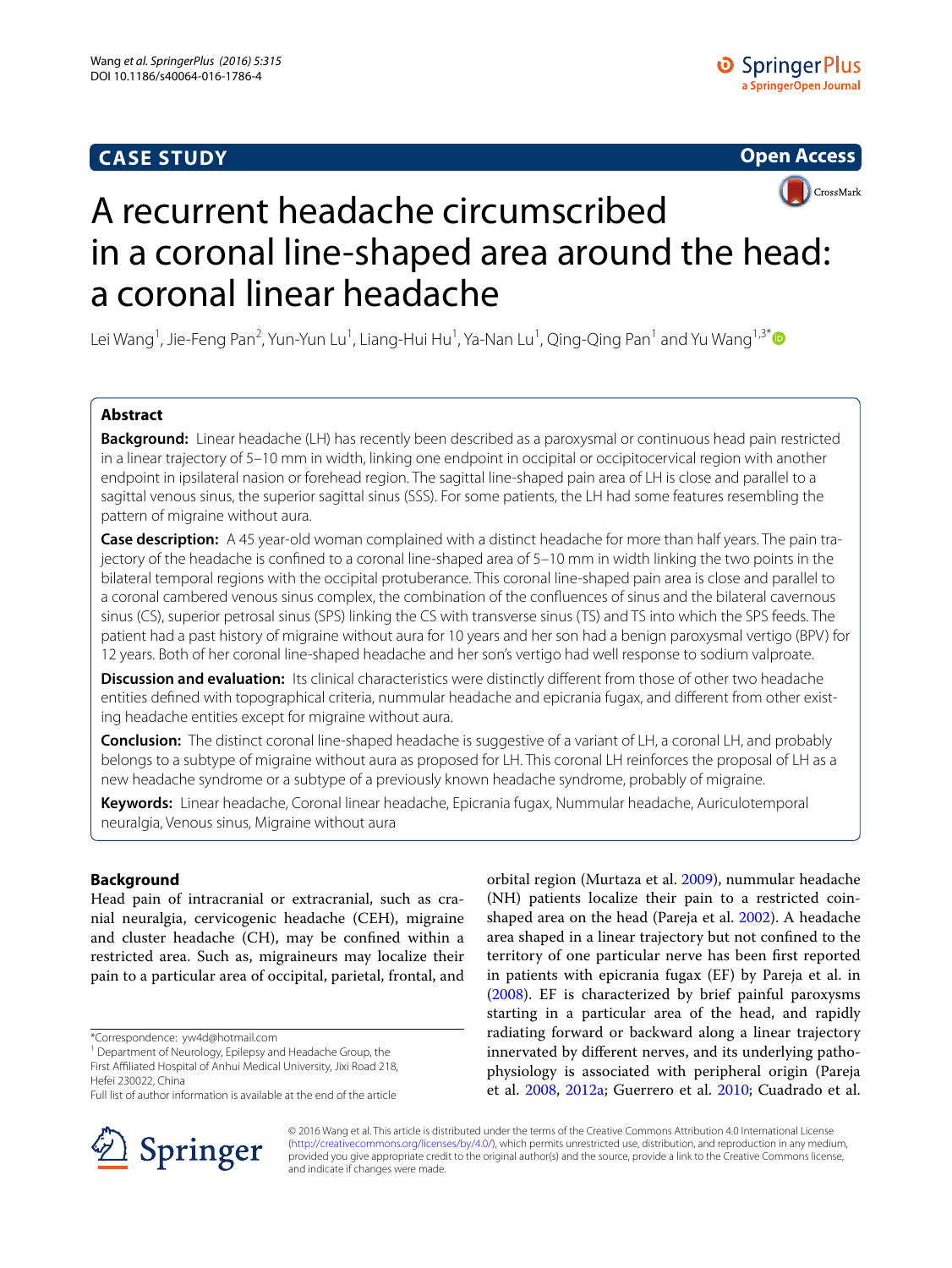[2013](#page-4-5); Jin and Wang [2013\)](#page-4-6). Wang et al. reported another head pain, linear headache (LH), restricted in a linear trajectory similar to that of EF, but its features significantly different from EF, are suggestive of central origin (Wang et al. [2014a\)](#page-4-7). LH may represent a new headache syndrome or a variant of migraine as proposed based on its clinical features. LH patients present with a paroxysmal or chronic head pain restricted in a linear trajectory linking the occipital or occipitocervical region with the ipsilateral nasion or forehead region (Wang et al. [2014a,](#page-4-7) [b](#page-4-8)). These two types of head pain both have a sagittal linear pain trajectory, here we report a distinct patient presenting with a recurrent head pain restricted in a coronal linear trajectory and had couple of features similar to that of LH. Thus, we may herein report another type of LH, reinforcing the proposal of LH as a new headache syndrome.

## **Case description**

A 45 year-old woman came to our department complaining of an episodic headache for more than half year and worsened for 2 weeks. A typical headache attack would start with a pulsating pain in the two pterions of the bilateral temporal regions. The bilateral pain would synchronously spread backward in a coronal way and converged at a midline point of the occipital area, the occipital protuberance, within ten minutes. After converging of the bilateral pain, the head pain would become fixed and restricted within this pain spreading trajectory, i.e. a lineshaped area of 5–10 mm in width linking the two pterions of the bilateral temporal regions and the occipital point. The pain, pulsating in characteristic, reached its peak in severity within 10–20 min and was described as moderate to severe, and the patient denied this pain epicranial but complain it intracranial. The headache attacking was often triggered or precipitated by anxiety but not related with menstruation. Dizziness, head heaviness, photophobia and phonophobia but not nausea or vomiting usually accompanied the headache attacking which would last for half day or remitted over a sleep. The headache usually attacked 3–4 times a month in the past half year, but attacked almost every day with occasional 1 day remission in recent 2 weeks. In recent 2 weeks, a typical coronal line-shaped head pain started with left side tinnitus which usually lasted for 10 min, otherwise the head pain and the left side tinnitus occured simultaneously, and the headache became more severe (7–8 in scale of 10) compared to those of the past half year (4–6 in scale of 10). Analgesics, a compound consisting of aminopyrine, phenacetin, caffeine and phenobarbital, in combination with flunarizine (5 mg once), may partially relieve the coronal line-shaped head pain in 5 min, but trial of the analgesics alone failed to relieve the pain. She had a history of migraine without aura attacks in a frequency of once per 2–3 months for more than 10 years while she was 20–30 year old, beginning after giving birth of her son and remitting 15 years ago. The migraine headache attacking was prone to be triggered by anxiety or dysphoria, and usually accompanied with dizziness and head heaviness, but with no nausea or vomiting. Partial relief of the headache could be achieved after taking analgesics, a compound consisting of aminopyrine, phenacetin, caffeine and phenobarbital, but a complete elimination of the headache achieved over a sleep.

There was no family history of migraine or other recurrent headaches, except for her son. Her son of 25 year old age, the first and the only one child, had two episodes of abrupt most severe (10 in scale of 10) lancinating pain over the whole head 4 and 2 years ago respectively. The episodes lasted for about 30 min and remitted spontaneously. According to the International Classification of Headache Disorders (ICHD-III, beta version) (IHS [2013](#page-4-9)), the headache was retrospectively diagnosed as thunderclap headache (TH). On the other hand, her son had recurrent severe vertigo attacks, a feeling of spinning around of the background, for 12 years in a frequency of 1–2 attacks per week, beginning at his age of 13 year old. Each episode of vertigo attacking would be preceded or accompanied with 1–2 min of amaurosis and the duration of the vertigo attacking would be 5–10 min. The vertigo attacking was usually accompanied with photophobia but with no phonophobia. No nausea or vomiting was noticed during the vertigo attacking and no headache attack found around the vertigo attacking. And he had a feeling of head heaviness and could not walk steadily while the vertigo was attacking. According to the International Classification of Headache Disorders (ICHD-III, beta version) ((IHS). [2013](#page-4-9)), the diagnosis of the episodic vertigo attacks could be grouped under "episodic syndromes that may be associated with migraine" in ICHD-III, beta version.

A complete physical and neurological examination was performed to exclude rhinitis, otitis media or cranial neuritis revealing normal. Inspection, palpation and sensory examination of the pain area, as well as the areas innervated by the lesser occipital nerve (LON), greater occipital nerves (GON) and auriculotemporal nerve (ATN) were all normal. Routine blood work-up with erythrocyte sedimentation rate (ESR), C-reactive protein (CRP), blood electrolyte and brain magnetic resonance imaging (MRI) and magnetic resonance venography (MRV) were all normal either.

The patient accepted prophylactic treatment with sodium valproate (500 mg twice a day) and her coronal line-shaped headache was dramatically alleviated leaving with only 1–2 times of mild headache attacks per month during the next three-month follow-up. Her son also accepted treatment with sodium valproate (500 mg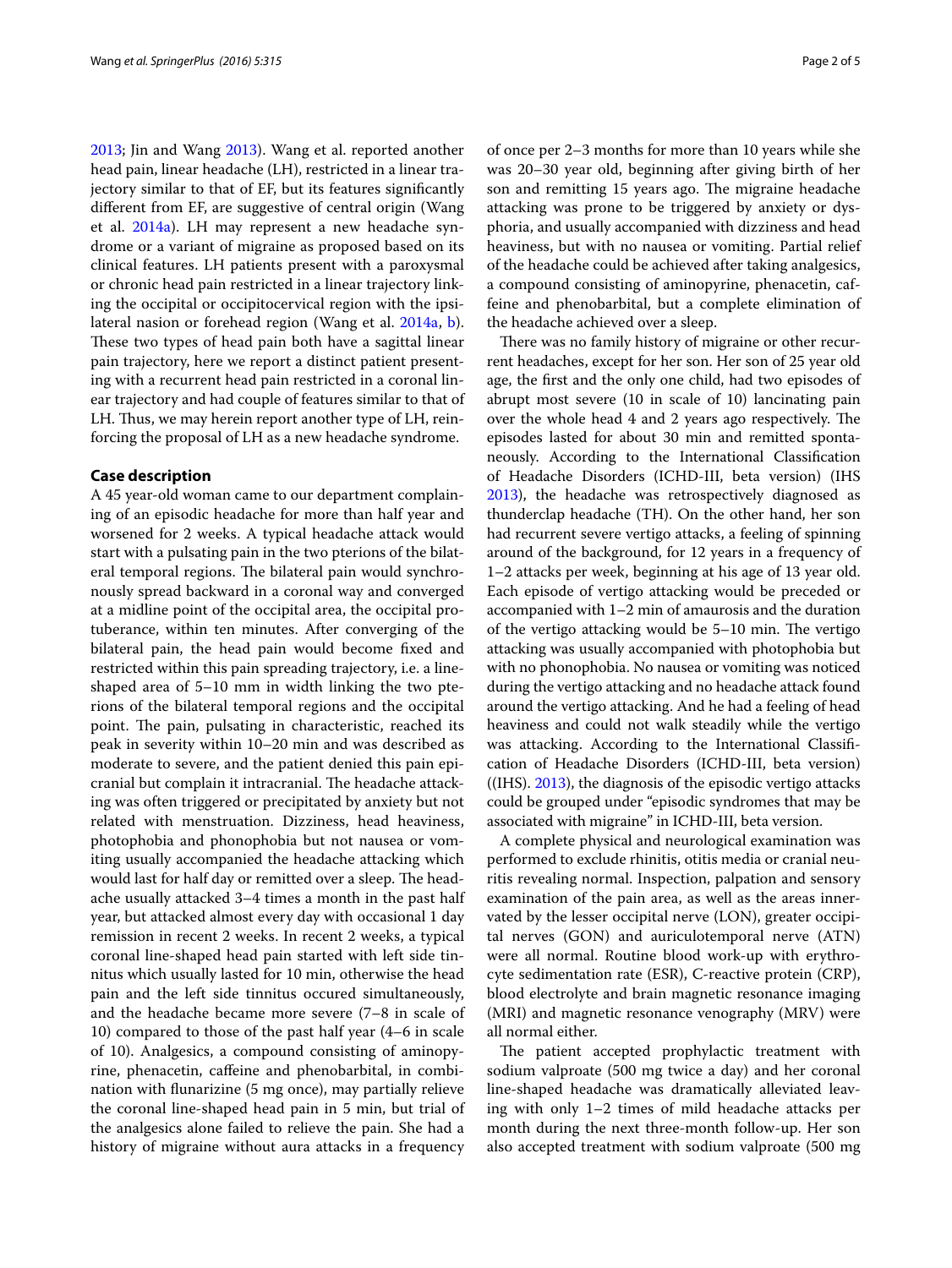twice a day) and his vertigo did not recur during the next 3 months follow-up.

## **Discussion and evaluation**

Here we report a patient presenting with a previously undescribed headache, a paroxysmal head pain restricted in a coronal linear trajectory, 5–10 mm in width, linking the two points in the bilateral temporal regions and the occipital protuberance. Apart from the line-shaped pain area similar to that of previously described LH and EF, all other features are obviously different from those of EF but apparently similar to those of LH and migraine. The clinical features of this new condition are suggestive of a new variant of LH and probably a distinct type of migraine without aura.

The current coronal line-shaped head pain is mainly defined with topographical criteria as did the EF, NH and LH. EF, a recently described novel headache syndrome, characterized by brief pain paroxysms starting in a particular area of the posterior scalp, and rapidly radiating forwards along a linear trajectory to reach the ipsilateral forehead, eye, or nose in a few seconds (Pareja et al. [2008](#page-4-2), [2012a;](#page-4-3) Guerrero et al. [2010](#page-4-4); Porta-Etessam et al. [2010](#page-4-10); Mulero et al., [2011;](#page-4-11) Cuadrado et al. [2013](#page-4-5); Jin and Wang [2013](#page-4-6)), has now been incorporated in the appendix of the third edition of the International Classification of Headache Disorders (ICHD-III beta) (IHS [2013](#page-4-9); Belvis et al. [2015](#page-3-0)). A typical pain trajectory of EF is different from that of the currently reported coronal lineshaped head pain, whereas, recent reports have shown that the pain trajectory of EF may distribute in different area (de la Cruz et al. [2015\)](#page-4-12), even in multiple directions (Cuadrado et al. [2015](#page-4-13)). Furthermore, Pareja and Bandres reported an interictal persistent line-shaped head pain in EF (Pareja and Bandres [2015](#page-4-14)). Thus, apparently, it should be considered that the current coronal line-shaped head pain may essentially be the interictal pain of EF. But the accompaniments of dizziness, head heaviness, photophobia and phonophobia, triggering factor of anxiety and response to flunarizine and sodium valproate make it obviously different from EF. In fact, this current coronal line-shaped head pain is much more consistent with the previously reported LH with the only difference in distributional direction, and the differences between LH and the interictal pain of EF had been listed in detail (Wang et al. [2015](#page-4-15)). Thus, we may conclude that the coronal lineshaped head pain is different from EF. Nummular headache (NH), another head pain defined with topographical criteria, was described first by Pareja et al. in 2002 (Pareja et al. [2002](#page-4-1)). NH is a continuous or intermittent pain which is commonly oppressive head pain circumscribed within a rounded or elliptical area, typically 1–6 cm in diameter (Pareja et al. [2002;](#page-4-1) IHS [2013\)](#page-4-9). But, NH may

present atypical features resembling a migraine pattern such as paroxymal episodes, accompaniments of nausea, photophobia and phonophobia (Dai et al. [2013](#page-4-16)), triggering or aggravating factor of physical exercise (Mulero et al. [2013](#page-4-17); Baron et al. [2015\)](#page-3-1), or relation to menstruation (Robbins and Grosberg [2010](#page-4-18)). Our patient also showed pain features resembling a migraine pattern of episodic pain accompanied with dizziness, head heaviness, photophobia and phonophobia, triggered by anxiety or dysphoria. Given the coronal line-shaped head pain be a special type of NH, the line-shaped pain area may be explained as an extension of a rounded or elliptical pain area of NH. And this is seemly supported by reports showing that NH pain sometimes affect multiple rounded areas on the head simultaneously (Cuadrado et al. [2009](#page-4-19); Porta-Etessam et al. [2010;](#page-4-10) Guerrero et al. [2011;](#page-4-20) Rodriguez et al. [2015](#page-4-21)). Thus, series of NH pain areas may form a lineshaped pain area, otherwise, the small NH rounded pain area (1 cm or shorter in diameter) may expand in one direction forming a line-shaped area (5–10 mm in width) as described in the current coronal line-shaped head pain, or expand in all directions forming a large rounded area (6–8 cm in diameter) as reported in NH (Man et al. [2012](#page-4-22); IHS [2013\)](#page-4-9). Whereas, it is hard to explain how the pain affected a linear trajectory parallel to venous sinus of the transverse sinus (TS) in the current patient and the previously reported line-shaped head pain, the LH, is also parallel to venous sinus of the superior sagittal sinus (SSS) (Wang et al. [2014a](#page-4-7), [b](#page-4-8)), while the pain area can be localized in any part of the head in NH patients (Pareja et al. [2012b](#page-4-23)). Thus, we may conclude that the coronal line-shaped head pain is different from NH.

Auriculotemporal neuralgia (ATNa) is characterized by paroxysmal, moderate to severe pain on the preauricular area, often involving the ipsilateral temple and retroorbital region (Speciali and Goncalves [2005](#page-4-24)). But the pain area of ATNa has never been reported to be line-shaped though its pain area could cover the coronal line-shaped head pain area given the bilateral ATNa could attack concurrently. In fact, ATNa is strictly unilateral pain (Stuginski-Barbosa et al. [2012](#page-4-25)) and the pain character is mainly lancinating and had never been reported accompanied with dizziness, head heaviness, photophobia and phonophobia as described in the current patient. Thus, the current coronal line-shaped head pain is significantly different from ATNa.

Except for the direction of the pain trajectory, all other features of the head pain in this woman are consistent with those of the previously reported LH in some patients, including the line-shaped pain area innervated by different nerves and the migrainous features of pulsating pain character, triggering or facilitating factor of anxiety, accompaniments of dizziness, head heaviness, and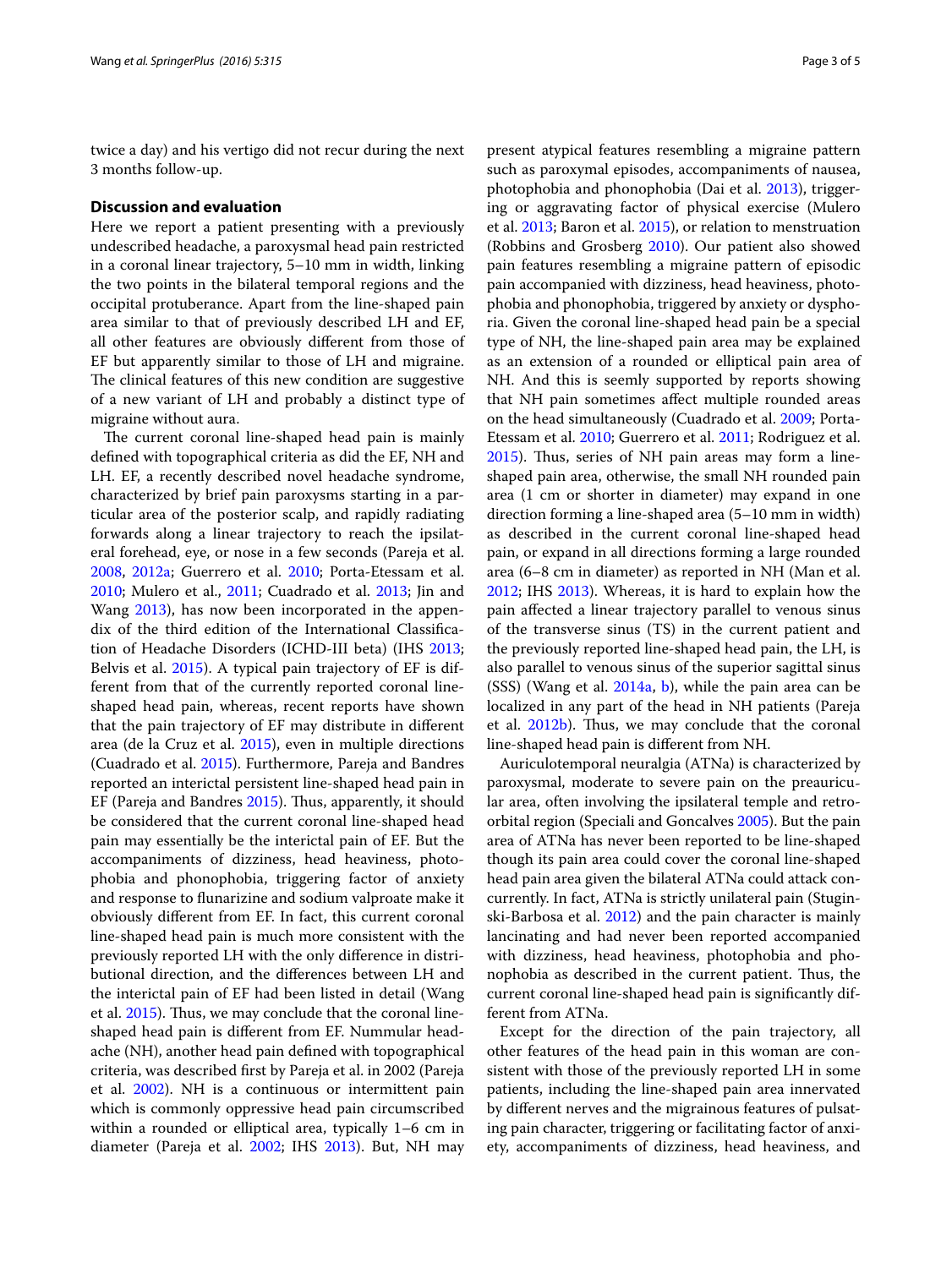photophobia and phonophobia (Wang et al. [2014a\)](#page-4-7). Thus this coronal line-shaped headache is suggestive of coronal LH. On the other hand, this patient had a past history of migraine headache attacking which was prone to be triggered by anxiety or dysphoria, and usually accompanied with dizziness and head heaviness. Further, her son had recurrent severe vertigo attacks for 12 years in a frequency of 1–2 attacks per week, beginning at his age of 13 year old. Each episode of vertigo attacking would be preceded or accompanied with 1–2 min of amaurosis and the duration of the vertigo attacking would be 5–10 min. And the recurrence of vertigo attacking was ceased by sodium valproate as reported in literature (Celiker et al. [2007](#page-3-2); Cha [2010\)](#page-4-26). This presentation can be diagnosed as benign paroxysmal vertigo (BPV) which is now grouped under the "episodic syndromes that may be associated with migraine" in ICHD-III beta (IHS [2013](#page-4-9); Gelfand [2015](#page-4-27)), as he had ever accepted cranial CT examination excluding any occupying disease. Basing on these, we may conclude that this coronal LH might be associated with migraine.

It is unknown of the pathogenesis of the coronal LH. In previous report of LH case series, it is proposed that a line-shaped area of meningeal nociceptors is prone to be activated by cortical spreading depression (CSD), as the line-shaped pain area of LH is close and parallel to the superior sagittal sinus (SSS) and the immuno-vascular interactions causes a sensitization of the meningeal nociceptor (Levy [2012\)](#page-4-28) parallel to the SSS (Wang et al. [2014a\)](#page-4-7). An exciting finding in the present patient is the coronal LH pain area is also close and parallel to a coronal cambered venous sinus complex, the combination of the confluences of sinus (CFS) and the bilateral cavernous sinus (CS), superior petrosal sinus (SPS) linking the CS with transverse sinus (TS) and TS into which the SPS feeds. And the intracranial CS of bilateral sides are correspondent to the bilateral temporal areas where the coronal LH pain stemmed and the CFS correspondent to the converging area of pain spreaded from temporal areas of both sides. Thus, similar to that of LH, an immuno-vascular interaction may cause a sensitization of the meningeal nociceptor parallel to the cambered venous sinus complex and thus prone to be activated by CSD in our coronal LH patient, resulting in a coronal line-shaped cephalalgia through migraine pain pathway. This hypothesis is seemly supported by its positive response to sodium valproate which had been shown able to suppress CSD (Ayata et al. [2006\)](#page-3-3), her past history of migraine and her son's BPV associated with migraine.

## **Conclusions**

We encountered a patient with distinct headache presentations suggestive of a variant of LH, a coronal LH, and this coronal LH probably belongs to a subtype of migraine as proposed for LH. This headache description reinforces the proposal of LH as a new headache syndrome or a new variant of a previously known headache syndrome, probably of migraine.

### **Patient consent**

Signed consent is available from the patient for this report publication.

#### **Abbreviations**

CEH: cervicogenic headache; CH: cluster headache; EF: epicrania fugax; NH: nummular headache; LH: linear headache; ICHD-III (beta version): 3rd edition (beta version) of the International Classification of Headache Disorders; TH: thunderclap headache; LON: lesser occipital nerve; GON: greater occipital nerve; ATN: auriculotemporal nerve; ESR: erythrocyte sedimentation rate; CRP: C-reactive protein; MRI: magnetic resonance imaging; ATNa: auriculotemporal neuralgia; BPV: benign paroxysmal vertigo; CSD: cortical spreading depression; SSS: superior sagittal sinus; TS: transverse sinus; CFS: confluences of sinus; CS: cavernous sinus; SPS: superior petrosal sinus.

#### **Authors' contributions**

LW and YW interviewed, diagnosed and treated the patient. LW and YW interpreted the data and drafted the manuscript for contents. All other authors listed contributed equally to literature reviewing and manuscript revising. All authors read and approved the final manuscript.

#### **Author details**

<sup>1</sup> Department of Neurology, Epilepsy and Headache Group, the First Affiliated Hospital of Anhui Medical University, Jixi Road 218, Hefei 230022, China.<br><sup>2</sup> Department of Cardiology, The Second Division Korla Hospital of Xinjiang Production and Construction Corps, Jiaotong Road, Korla 841000, Xinjiang, China. <sup>3</sup> Department of Neurology, The Second Division Korla Hospital of Xinjiang Production and Construction Corps, Jiaotong Road, Korla 841000, Xinjiang, China.

#### **Acknowledgements**

This work was supported by Natural Science grants to Y Wang (Grant number: 81271444) from the National Natural Science Foundation of China, and by the Key Scientific and Technological Project to Y Wang (Grant Number: 11010402168) from Anhui Science and Technology Department. We thank Professor GW Li from the human anatomy department of Anhui Medical University for his help in brain anatomy.

#### **Competing interests**

The authors declare that they have no competing interests.

Received: 17 December 2015 Accepted: 12 February 2016 Published online: 10 March 2016

#### **References**

- <span id="page-3-3"></span>Ayata C, Jin H, Kudo C, Dalkara T, Moskowitz MA (2006) Suppression of cortical spreading depression in migraine prophylaxis. Ann Neurol 59:652–661
- <span id="page-3-1"></span>Baron J, Rodriguez C, Ruiz M, Pedraza MI, Guerrero AL, Madeleine P, Cuadrado ML, Fernandez-de-Las-Penas C (2015) Atypical nummular headache or circumscribed migraine: the utility of pressure algometry. Pain Res Manag 20:60–62
- <span id="page-3-0"></span>Belvis R, Mas N, Roig C (2015) Changes introduced into the recent International Classification of Headache Disorders: ICHD-III beta classification. Rev Neurol 60:81–89
- <span id="page-3-2"></span>Celiker A, Bir LS, Ardic N (2007) Effects of valproate on vestibular symptoms and electronystagmographic findings in migraine patients. Clin Neuropharmacol 30:213–217